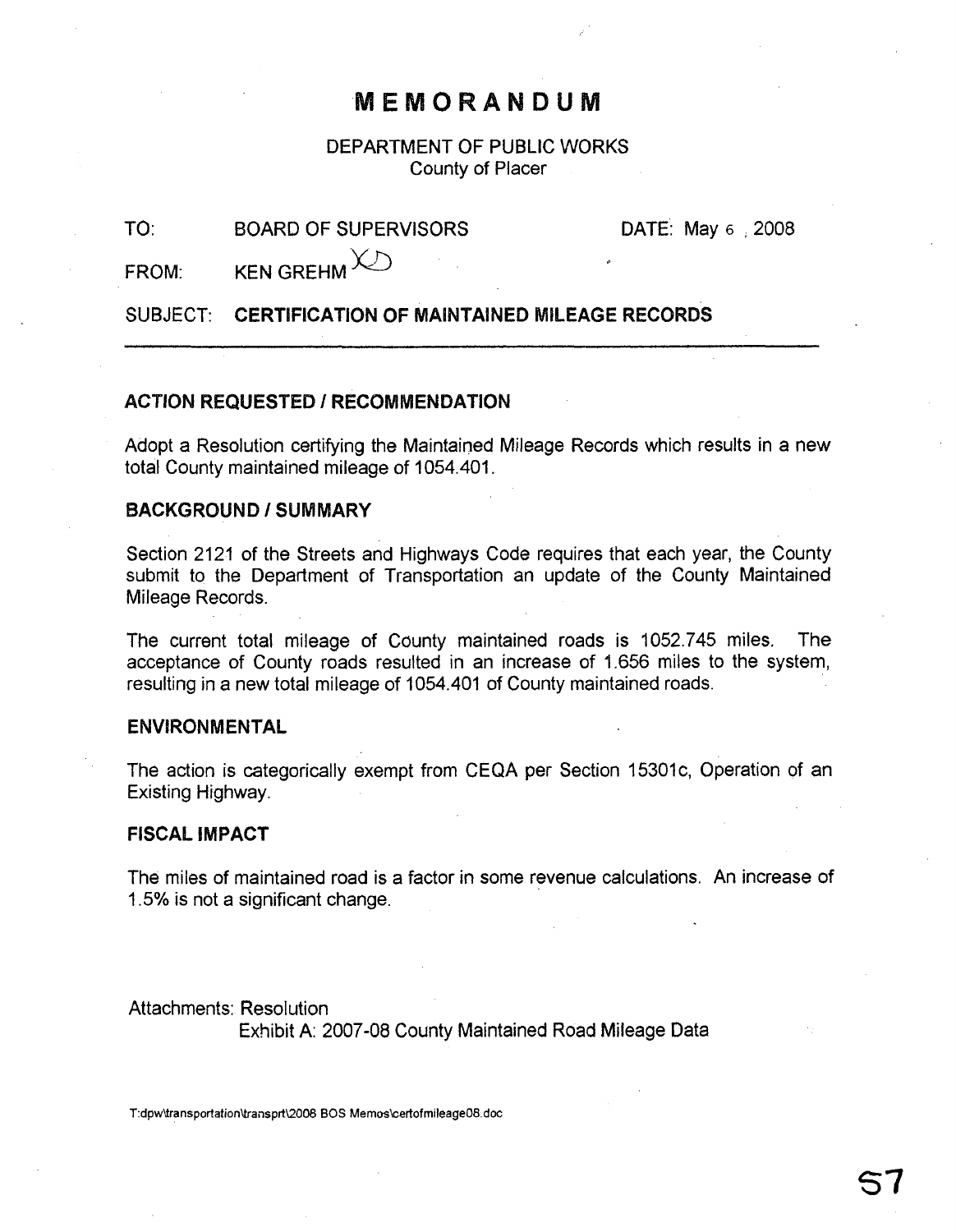# **Before the Board of Supervisors County of Placer, State of California**

In the matter of: A RESOLUTION UPDATING COUNTY MAINTAINED MILEAGE RECORDS

Resol. No: ..

Ord. No: ..

First Reading: .

The following RESOLUTION was duly passed by the Board of Supervisors

of the County of Placer at a regular meeting held \_

by the following vote on roll call:

Ayes:

Noes:

Absent:

Signed and approved by me after its passage.

Attest: Clerk of said Board Chairman, Board of Supervisors

WHEREAS, Section 2121 of the Streets and Highways Code provides that each year, the County shall submit to the Department of Transportation, any additions or exclusions from the mileage of maintained County roads, specifying the termini and mileage of each route added or excluded; and

WHEREAS, a net increase of 1.656 miles to the total mileage of maintained County roads results in a new total mileage of 1054.401.

BE IT HEREBY RESOLVED by the Board of Supervisors of the County of Placer, State of California, that the mileage maintained County roads is 1054.401, as detailed by termini and length of each route in the tabulation marked Exhibit "A" attached hereto and by this reference incorporated herein.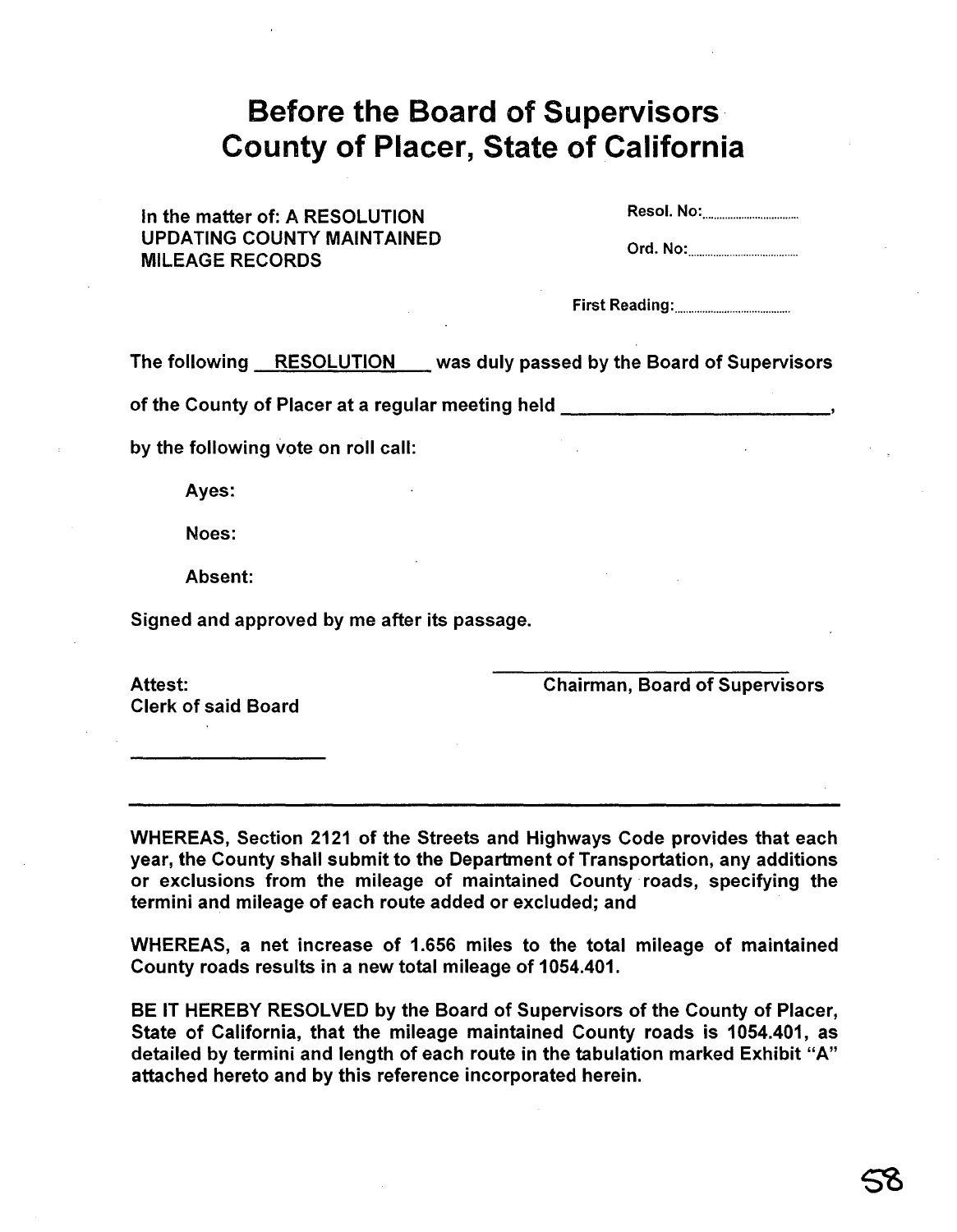#### 2007-2008 PLACER COUNTY **MAINTAINED ROAD MILEAGE DATA**

| <b>ROAD</b><br> NUMBER | <b>ROAD NAME</b>     | FROM:                | TO:                  | <b>LENGTH</b><br>IN MILES | <b>ACTIVITY</b>                                                       |
|------------------------|----------------------|----------------------|----------------------|---------------------------|-----------------------------------------------------------------------|
| E7070                  | <b>SPURLN</b>        | RICHARDSON.DR        | <b>END</b>           | 0.062                     | NEW ADDED MILEAGE                                                     |
| E7071                  | VAQUERO VISTA DR     | <b>BOSAL CIR</b>     | <b>RICHARDSON DR</b> | 0.273                     | NEW ADDED MILEAGE                                                     |
| E7072                  | <b>BOSAL CIR</b>     | <b>RICHARDSON DR</b> | <b>RICHARDSON DR</b> | 0.298                     | NEW ADDED MILEAGE                                                     |
| E7073                  | CABALLO CIR          | <b>RICHARDSON DR</b> | <b>RICHARDSON DR</b> | 0.415                     | NEW ADDED MILEAGE                                                     |
| E7074                  | ORBECK CT            | <b>RICHARDSON DR</b> | <b>END</b>           | 0.031                     | NEW ADDED MILEAGE                                                     |
| E7075                  | PAINT DRIVE          | CABALLO CIR          | <b>END</b>           | 0.105                     | NEW ADDED MILEAGE                                                     |
|                        |                      |                      |                      | 1.184                     | <b>TOTAL ADDED MILEAGE</b>                                            |
| F7064                  | <b>RICHARDSON DR</b> | ATWOOD RD            | <b>END</b>           | 0.441                     | ADDED TO EXISTING MILEAGE                                             |
| E7097                  | LARIAT RANCH RD      | END.                 | <b>RICHARDSON DR</b> | 0.031                     | ADDED TO EXISTING MILEAGE                                             |
|                        |                      |                      |                      | 1.656                     | NEW MAINTAINED ROAD MILEAGE<br>(SUM OF NEW ADDED & ADDED TO EXISTING) |

MAINTAINED ROAD MILEAGE FOR 2005·2006 =1052.745 ADDED MILEAGE FOR 2006·2007 = 1.656

TOTAL MAINTAINED ROAD MILEAGE FOR 2007-2008 =1054.401



411012008 Page 1 of 1 EXHIBIT A